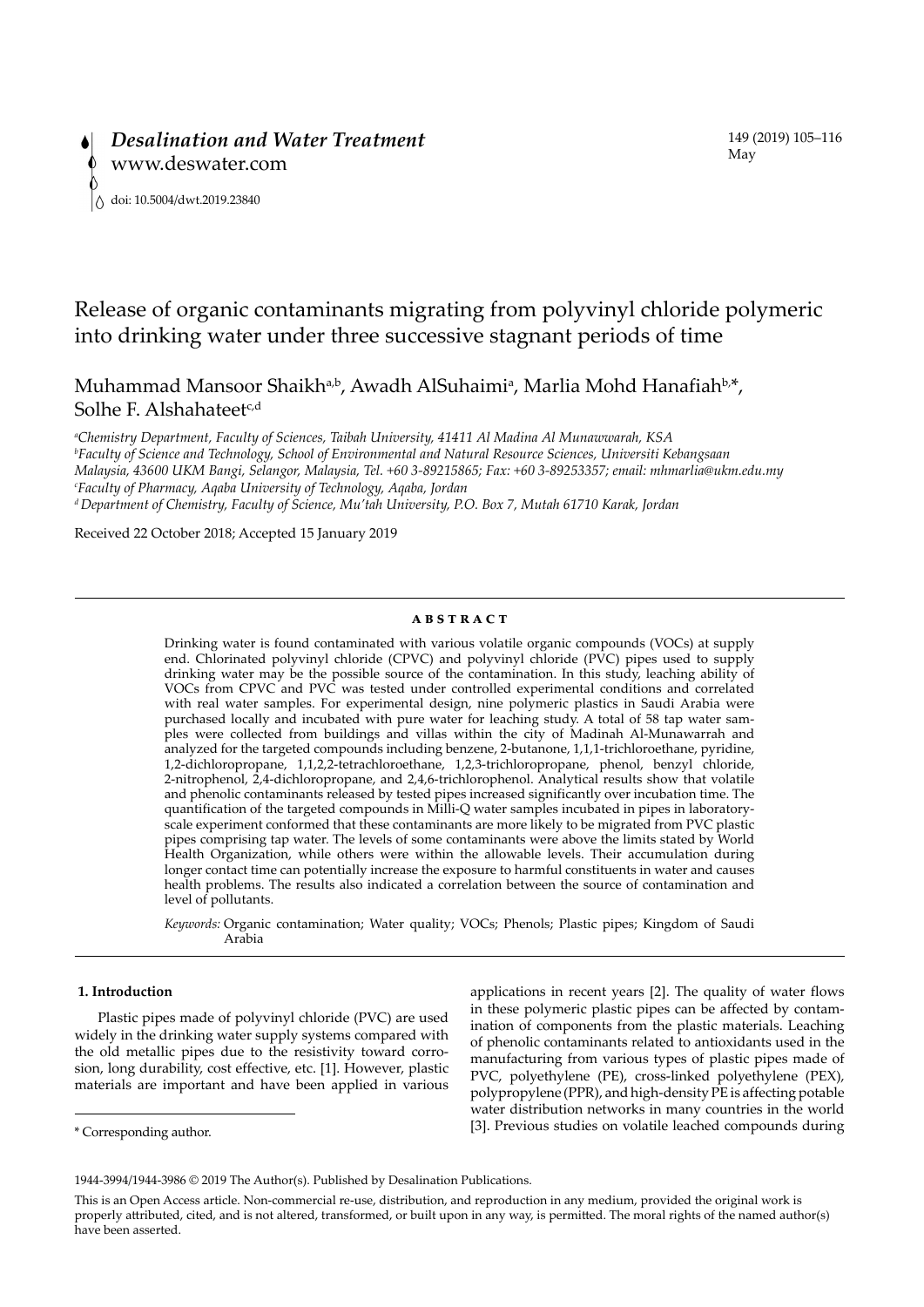processing and thermal degradation of polymers have been carried out intensively [4]. The United States Environmental Protection Agency (EPA) spent about \$20–\$22 billion USDs over the next 20 y for maintaining and replacing its existing infrastructure in water distribution system. In the 10th five-year plan, China employed plastic pipes with particular pipe diameter below 400 mm in urban water networks which accounts for 80% of Materials Committee 2000. Currently, approximately 69% of the polymeric pipes used in the drinking water network system are from synthetic materials [5]. Studies concerning the migration of organic contaminants from synthesized polymeric pipes into water have revealed that many volatile organic compounds (VOCs) were found in the water running through the polybutylene, PVC, PPR, PE, and chlorinated polyvinyl chloride (CPVC) pipes [6]. PE and PVC fulfilled 33.35% and 62% of the demand, respectively.

There are many evidences from recent researches that the synthetic materials like plastic pipes used in water distribution systems are capable of leaching various VOCs and phenolic organic compounds [7]. These contaminants, which are mainly released from the additive agents to the polymer materials during synthesis, can change the quality of drinking water, thus diminishing water quality and impairing human health [8]. Measure of migration of organic contaminants from pipe materials varies depending on the temperature, structure of polymer, and the antioxidant additives [9]. The organisms that grow on pipe surface, lining materials, and water chemistry also play significant roles on the leaching process. Polystyrene is able to release residual styrene monomer and other VOCs including benzene, toluene, pentane, ethyl benzene, xylene, isomers, *n*-propyl benzene, 1,2,3-trimethylbenzene, methyl styrene, benzyl aldehyde, benzyl chloride, alcohol, and acetophenone at room temperature [10,11]. These products are formed by the polymerization of styrene monomer in the presence of blowing agent such as pentane [11]. These compounds are classified among the hazardous environmental pollutants that harm human health [8] by inducing negative effects on the mucous membranes of the eyes, skin, nose, face, throat, neck, and hands [12]. International Agency for Research on Cancer (IARC) considered styrene is the main compound released from expended polystyrene products that affects human health inducing risk of cancer (Group 2B) [13]. When inhaled, styrene causes tissue irritation and neurological impairment

[14]. Our previous work has demonstrated that PE pipes, PEX, can be a potential source for contamination of tap water with significant levels of organic pollutants, e.g., VOCs [15]. Analysis on 5,083 samples from a total of 473 sampling points was conducted in Malaysia. Out of 473 sampling points monitored, 278 (59%) were classified as clean, 161 (34%) were slightly polluted, and 34 (7%) were considered polluted [16].

The present study aimed on identifying targeted trace organics, e.g., phenols and volatile halogenated hydrocarbons leaching from polymeric pipes used in domestic water supply under different incubation time periods. This study was extended further to identify the compounds released in field conditions, where water samples from old and new houses and newly installed pipes in a distribution network were collected. Thus, the objective of this research was to screen tap water samples for the presence of volatile and phenolic compounds and correlate them to the PVC plastic pipes used in the present study.

## **2. Materials and methods**

## *2.1. Materials, chemicals, and instrumentation*

Different types of polymeric pipes were purchased from local market and used to perform the migration test for organic contaminants leached from plastic pipes into test water conducted in the laboratory of three successive incubation cycles (Table 1). Table 1 describes the nine different types of polymeric pipes (PVC, CPVC, un-plasticized polyvinyl chloride (UPVC), PPR, and PEX-a) that were used for the migration study in the laboratory. The nine plastic pipes represent pipe materials commonly used in drinking water distribution network. The length of pipes is 2 m with the following internal diameters: *A*, 33.4–104 mm; *B*, 33.4–50 mm; *C*, 40 mm; *D*, 40 mm; and *E*, 104 mm. Pipes *A* and *B* consist of PVC and CPVC, respectively, whereas pipe *C* consists of UPVC, pipe *D* consists of PPR, and pipe *E* consists of PEX.

All pipes used in the present study were obtained directly from the local market and packed in aluminum foil and stored in paper bags prior to analysis. Solid-phase extraction (SPE) cartridges HLB 6 cc/200 mg absorbent per cartridge were purchased from Oasis, Product number WAT 106202, China. This cartridge is a universal polymeric

| Table 1                                                                            |  |
|------------------------------------------------------------------------------------|--|
| Description of the different types of polyvinylchloride (PVC) plastic pipes tested |  |

| Pipe ID    | Pipe type   | Size (mm) | Manufacturer       | Application | Country made |
|------------|-------------|-----------|--------------------|-------------|--------------|
| <b>PVC</b> | <b>CPVC</b> | 33.4      | Nepro plastic      | Water ASTM  | <b>KSA</b>   |
| <b>PVC</b> | <b>PVC</b>  | 33.4      | Gepco plastic      | Water ASTM  | <b>USA</b>   |
| <b>PVC</b> | <b>CPVC</b> | 32.0      | QSU plastic        | Water ASTM  | Jordan       |
| <b>PVC</b> | <b>CPVC</b> | 34.4      | Gepco plastic      | Water ASTM  | <b>KSA</b>   |
| <b>PPR</b> | Type III    | 40.0      | Gepco plastic      | Water ASTM  | <b>KSA</b>   |
| <b>PVC</b> | <b>UPVC</b> | 40.0      | Nepro plastic      | Water ASTM  | <b>KSA</b>   |
| <b>PVC</b> | <b>CPVC</b> | 50.0      | Nepro plastic      | Water ASTM  | <b>KSA</b>   |
| <b>PVC</b> | <b>PVC</b>  | 104.0     | <b>BSC</b> plastic | Water ASTM  | Bahrain      |
| <b>PEX</b> | PEX-a       | 104.0     | Gepco plastic      | Water ASTM  | <b>KSA</b>   |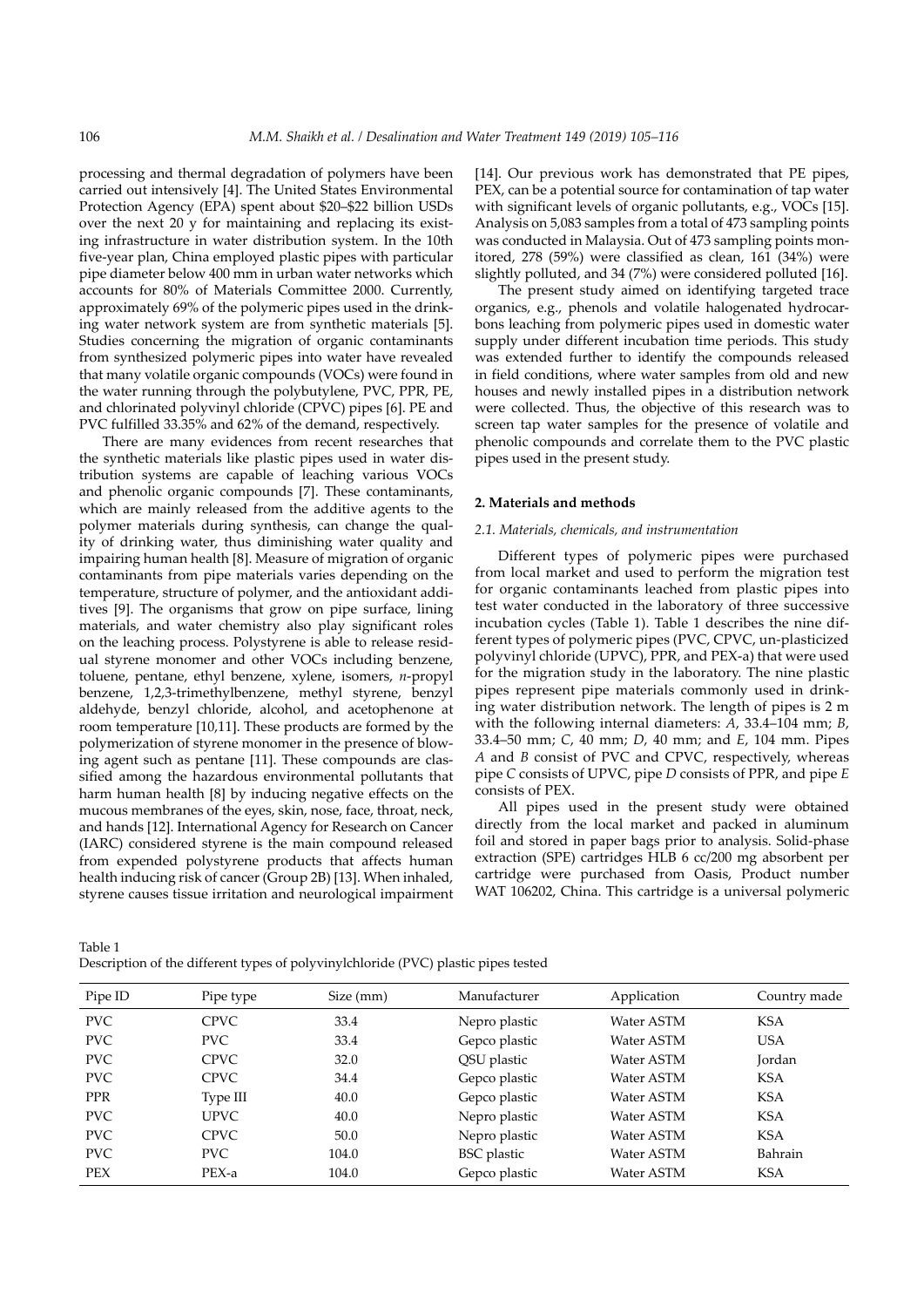reverse-phase sorbent that was developed for extraction of neutral, acidic, and basic compounds from various matrices using a generic protocol. Similarly, pure chemicals were purchased from Sigma-Aldrich Bayouny Trading Co. Ltd., Saudi Arabia. Standards of Phenols Calibration Mix (11 components-31029) and Standard of Volatiles Organic Mega Mix (76 components-30633) were purchased from Restek representative (US) Ashban chemicals (Jeddah, KSA) for the determination and quantification of phenols and volatile organic contaminants. Thermo Fisher Scientific (Mexico, USA) Model 1300 gas chromatography (GC) coupled with flame ionization detector (GC-FID) with column specification of RTX  $30 \text{ m} \times 0.25 \text{ mm}$ , internal diameter (ID) 1.40  $\mu$ m was used for the analysis. GC-FID was calibrated before analysis for identification of phenols and volatile identification individually.

#### *2.2. Migration experiment protocol*

An experimental protocol procedure was constructed to investigate migration of organic pollutants from polymeric plumbing pipes. Nine 6-m pipes were examined, each of three (2 m) segments were used to accommodate the required sample volume for analysis. The inner surface of the pipe was brought into contact with the test water for three-cycle incubation periods (24 h) at ambient temperature. Prior to test, the pipes were flushed 3 times with purified water for 5 min. The pipes were then filled with test water, and the two ends were closed using brass stoppers and lift for incubation cycle 1 (24 h). The incubated water samples were stored in fridge until subsequent preparation and analysis. Same procedure was followed for incubation cycles 2 (48 h) and 3 (72 h). Between incubation cycles, the pipes were flushed with purified water for 5 min to minimize cross-contamination from previous incubated water. Each polymeric pipe was tested in triplicate. Blank samples were produced by incubating water in glass tubes resembling plastic pipes with brass stoppers inside glass tubes. Then, the test water was removed, and subsequently, the migrated organic compounds were extracted using SPE. The extract was analyzed, and the determination of volatile compounds was conducted by GC-FID [17]. Each polymeric pipe was analyzed in triplicate. Blank controlled samples for the tests of migration and extraction were also performed.

#### *2.3. Sample preparation*

Method adapted from the official EPA method 8270D (EPA 2007) has been utilized for the extraction of the leached organic compounds from incubated water. In this procedure, water samples were divided into two portions. The first portion was acidified to pH 2, and the other part was adjusted to pH 12. The two portions were pretreated in the following sequences. First, SPE cartridges were preconditioned with 5 mL of 0.045 M HCL, and then 100 mL of water sample was loaded to HBL 6 cc/200 mg cartridge at 5 mL/min, with standard ASE-12 head manifold Auto Science (EPA following the official EPA method 8270D). After extractions, cartridges were dried for 5–10 min on a positive pressure with nitrogen, and then trapped volatile contaminants were eluted with 2 mL of dichloromethane with oven dried sodium sulfate, LiChrolut EN resins [18].

## *2.4. Characterization of GC-FID*

The determination of the organic compounds extracted from the leached water was obtained from a GC-FID-1300 Thermo. Hydrogen gas was used as a carrier gas at a constant flow of 5 mL/min. Two microliters of extracted solution was injected in the split-split mode into injection port at initial temperature of 280°C. Employing a capillary column of RTX 30 m × 0.25 mm, ID 0.25 mm film thickness, the oven temperature was held at 45°C for 4 min, raised by 10°C/min to 200°C, and then held for 5 min at 280°C for 15°C/min. Part of identification of the extracted components was made using the calibration results which was performed of three-point calibration as presented in Table 2.

#### *2.5. Quality control*

Three-point calibration curves in triplicates were made for different chemicals ranging from 1 to 8.0 mg/L. The calibration curves were made using standards containing all parameters generated by GC-FID. Values were calculated

Table 2

Calibration parameters for analyzed organic compounds at the gas chromatography operating conditions (GC-FID)

| Compounds                 | $R_{i}$ (min) | Molecular weight (g/mol) | Calibration equation   | $R^2$  |
|---------------------------|---------------|--------------------------|------------------------|--------|
| 1,1,1-Trichloroethane     | 2.34          | 133.4                    | $Y = 0.0705X - 0.2$    | 0.9990 |
| 2-Butanone                | 2.43          | 72                       | $Y = 31.992X + 6.6794$ | 0.9982 |
| Benzene                   | 2.46          | 78                       | $Y = 38.751X - 34.535$ | 0.9981 |
| 1,2-Dichloropropane       | 3.96          | 113                      | $Y = 0.0213X - 0.0224$ | 0.9999 |
| Pyridine                  | 4.71          | 79.1                     | $Y = 0.1520X - 0.0632$ | 1.0000 |
| 1,1,2,2-Tetrachloroethane | 11.58         | 167.85                   | $Y = 0.0186X - 0.0083$ | 0.9992 |
| 1,2,3-Trichloropropane    | 11.85         | 147.4                    | $Y = 0.0210X + 0.0001$ | 0.9932 |
| Benzyl chloride           | 14.96         | 126.6                    | $Y = 15.16X + 1.0821$  | 0.9945 |
| 2,4,6-Trichlorophenol     | 17.54         | 197.5                    | $Y = 0.001X - 0.30$    | 0.9970 |
| 2-Nitrophenol             | 8.85          | 139.11                   | $Y = 0.001X - 0.50$    | 0.9960 |
| 2,4-Dichloropropane       | 9.92          | 163                      | $Y = 0.006X - 0.20$    | 1.0000 |
| Phenol                    | 7.03          | 94.1                     | $Y = 0.0013X - 0.10$   | 1.0000 |
|                           |               |                          |                        |        |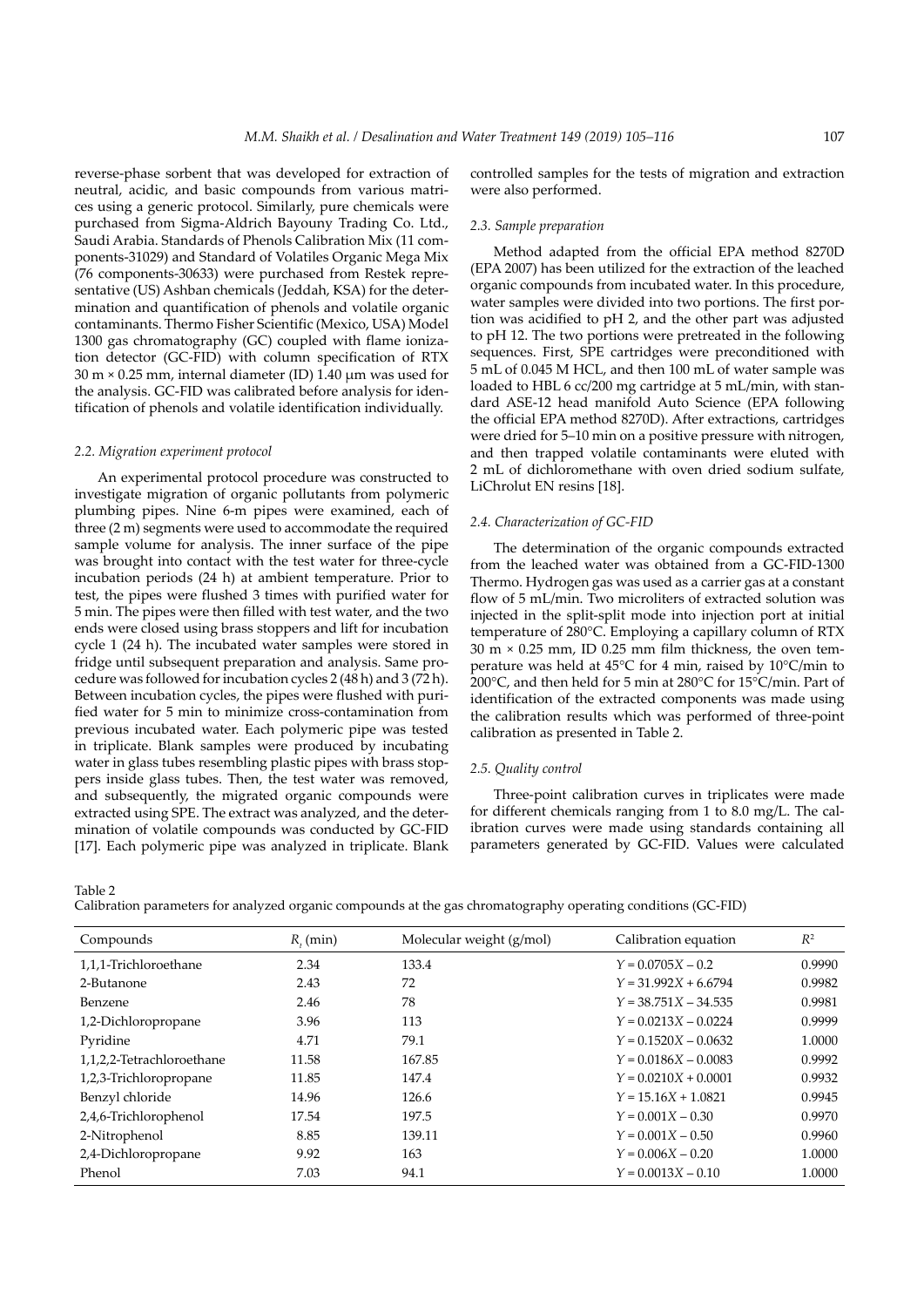from the correlation coefficients, while accuracies were calculated as the measured concentrations determined from the calibration curve. Table 2 describes calibration of each parameter for analyzed organic compounds at the GC-FID operating conditions as shown in Table 3.

### **3. Results and discussion**

## *3.1. Concentration of organic contamination leached from PVC pipes*

The migration of VOCs in water sources as investigated in many reports [19,20] shows that more than 15 VOCs have been identified in drinking water samples. Many chlorinated by-products, chlorinated solvents, and different levels of oxygenated methyl ethyl ketone (MEK) also have been detected in water samples from residential homes [21].

In the present work, nine different brands of polymeric pipes were tested under developed continuous procedure and analyzed for twelve targeted volatile and phenolic contaminants using capillary GC. The targeted contaminants detected in this study were benzene, 1,1,1-trichloroethane, 2-butanone, 1,2-dichloropropane, pyridine, 1,1,2,2-tetrachloroethane, 1,2,3-trichloropropane (TCP), benzyl chloride, phenol, 2-nitrophenol, 2,4-dichloropropane (DCP) and 2,4,6-trichlorophenol that exist in the migration experiment conducted in laboratory at three successive periods of time. Similarly, Tables 4 and 5 show the concentrations of the

migrated compounds in the test water samples as well as the minimum, maximum, mean standard deviations, and World Health Organization (WHO) limits in drinking water from tested pipes. Table 6 shows concentrations of organic contaminants with minimum, maximum, mean, standard deviation, and percentage of water samples above the guideline values stated by WHO recorded in tap water samples.

One of the components is 1,1,1-trichloroethane which is being leached from all the examined pipes in the concentration between 0.05 and 11.46 µg/L with mean value of 3.79 µg/L and standard deviation of 4.85. Obviously, 1,1,1-trichloroethane leached during all of the incubation periods, but the highest amount seems to be leached in the second period. Pipes number 5, 6, and 8 leached more VOCs as compared with other pipes used in migration experiments. These compounds are widely used as cleaning solvents and for coatings of polymeric plastic pipes. The concentrations in drinking water in USA ranged from 0.02 to 0.6 µg/L [22]. A concentration of  $0.37 \mu g/L$  was found in drinking water sample from Italy [21]. The occurrence of 1,1,1-trichloroethane in drinking water could cause many serious health impairments including vomiting and diarrhea in humans [18], and its allowable limit set by WHO is 200 µg/L.

Another identified component 2-butanone (MEK) was found leached from all nine brands of PVC pipes tested with concentrations between 4.97 and 26.79 µg/L, mean value of 14.24 µg/L, and standard deviation of 7.36. The primary use of this component as a 2-butanone was found in drinking water

Table 3 Optimization of gas chromatography with flame ionized detector

| Operation condition of GC-FID |                                                                                    |
|-------------------------------|------------------------------------------------------------------------------------|
| Injection volume              | $2 \mu L$                                                                          |
| Carrier gas                   | Hydrogen                                                                           |
| Column type                   | RTX 30 m $\times$ 0.25 mm $\times$ 0.25 µm                                         |
| Column oven                   | Initial 45°C, hold 4 min, ramp 10°C/min to 200°C, hold 5 min, ramp 280°C, 15°C/min |
| SSL injector                  | 250 $^{\circ}$ C: Carrier gas hydrogen in split mode with split ratio of 100       |
| Column flow                   | $1.2$ mL/min                                                                       |
| Detection limit               | Less than $1 \mu g/L$ or ppb                                                       |

| Quantified leaching components from GC-FID analysis of plastic pipes (µg/L) from the three incubation cycles |  |  |  |  |  |  |  |  |  |  |  |
|--------------------------------------------------------------------------------------------------------------|--|--|--|--|--|--|--|--|--|--|--|
|--------------------------------------------------------------------------------------------------------------|--|--|--|--|--|--|--|--|--|--|--|

| <b>PVC</b>       | <b>TCE</b> | Butanone | Benzene | <b>DCP</b> | Pyridine | <b>TCE</b> | <b>TCP</b> | BC    | <b>TCP</b> | 2NP   | <b>DCP</b> | Phenol |
|------------------|------------|----------|---------|------------|----------|------------|------------|-------|------------|-------|------------|--------|
| RT               | 2.34       | 2.36     | 2.37    | 3.96       | 4.71     | 11.58      | 11.85      | 14.96 | 7.03       | 8.85  | 9.92       | 17.54  |
| PVC1             | 0.47       | 4.97     | 1.89    | 8.81       | 2.75     | 0.55       | 0.20       | 0.30  | 0.50       | 11.38 | 0.20       | 3.49   |
| PVC <sub>2</sub> | 0.05       | 10.99    | 1.89    | 8.93       | 7.08     | 0.50       | 0.30       | 0.63  | 0.20       | 12.40 | 7.47       | 5.10   |
| PVC3             | 0.13       | 7.60     | 1.89    | 8.95       | 4.23     | 1.64       | 0.10       | 0.70  | 23.55      | 5.67  | 5.09       | 15.48  |
| PVC <sub>4</sub> | 0.05       | 13.86    | 5.52    | 18.14      | 2.58     | 1.59       | 0.56       | 1.53  | 0.20       | 18.80 | 3.56       | 2.79   |
| PVC <sub>5</sub> | 6.65       | 26.79    | 9.41    | 19.24      | 3.94     | 1.92       | 1.78       | 1.04  | 4.53       | 13.54 | 12.21      | 10.90  |
| PVC <sub>6</sub> | 11.45      | 14.28    | 13.24   | 2.68       | 2.11     | 1.49d      | 1.79       | 0.45  | 5.55       | 21.49 | 16.24      | 12.57  |
| PVC7             | 0.40       | 15.11    | 9.39    | 18.03      | 2.44     | 4.64       | 0.50       | 1.40  | 4.91       | 20.28 | 23.52      | 7.13   |
| PVC8             | 11.36      | 24.94    | 8.30    | 19.93      | 4.90     | 3.24       | 3.91       | 1.96  | 4.81       | 15.6  | $6 - 4$    | 6.23   |
| PEX-a            | 3.46       | 9.66     | 9.12    | 16.22      | 5.35     | 3.24       | 2.20       | 2.91  | 4.41       | 14.05 | 3.12       | 12.7   |

Table 4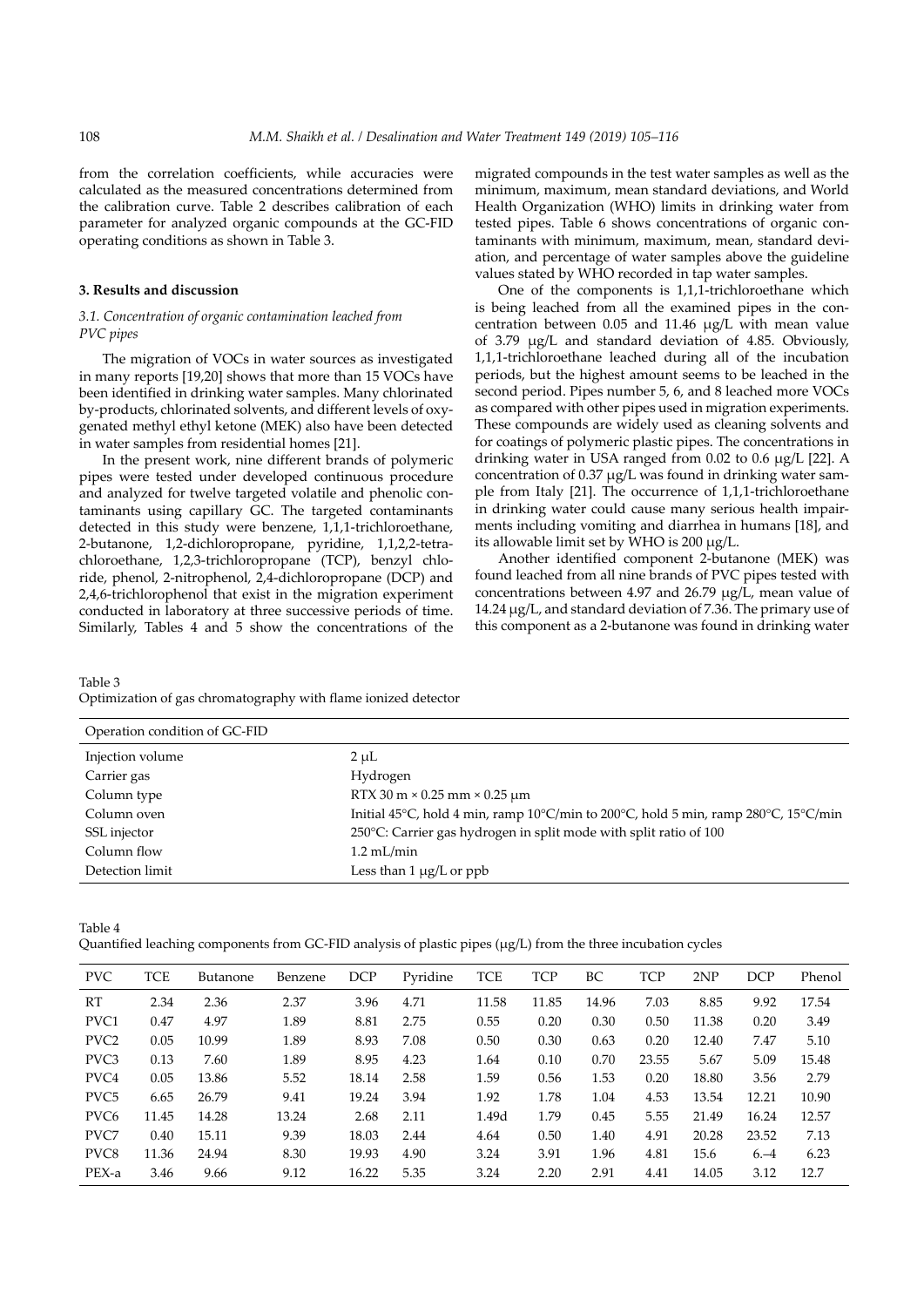Table 5

Concentration of compounds with minimum, maximum, mean, and standard deviation of VOCs leached from PVC pipes (µg/L)

| Compound                  | Minimum | Maximum | Mean  | Standard deviation | <b>WHO</b> limits        |
|---------------------------|---------|---------|-------|--------------------|--------------------------|
| 1,1,1-Trichloroethane     | 0.05    | 11.45   | 3.78  | 4.85               | 200                      |
| 2-Butanone                | 4.97    | 26.79   | 14.24 | 7.37               | $\overline{\phantom{m}}$ |
| Benzene                   | 1.89    | 13.24   | 6.74  | 4.13               | 5                        |
| 1,2-Dichloropropane       | 2.68    | 19.93   | 13.44 | 6.17               | 30                       |
| Pyridine                  | 2.11    | 7.08    | 3.93  | 1.65               | $\overline{\phantom{m}}$ |
| 1,1,2,2-Tetrachloroethane | 0.29    | 4.64    | 1.76  | 1.41               | 40                       |
| 1,2,3-Trichloropropane    | 0.10    | 3.91    | 1.26  | 1.27               | 70                       |
| Benzyl chloride           | 0.30    | 2.91    | 1.21  | 0.84               | 20                       |
| 2,4,6-Trichlorophenol     | 0.20    | 23.55   | 5.41  | 7.16               | 10                       |
| 2-Nitrophenol             | 5.67    | 21.49   | 14.80 | 4.93               | 40                       |
| 2,4-Dichloropropane       | 0.20    | 23.52   | 8.61  | 7.42               | 40                       |
| Phenol                    | 2.79    | 15.48   | 8.49  | 4.54               | 40                       |

Table 6

Concentration compounds with minimum, maximum, mean, standard deviation, and percentage of analytes in drinking water sample  $(\mu g/L)$ 

| Compound                  | Minimum | Maximum | Mean | Standard deviation | % Analytes |
|---------------------------|---------|---------|------|--------------------|------------|
| 1,1,1-Trichloroethane     | 0.02    | 10.23   | 1.21 | 2.45               | 74         |
| 2-Butanone                | 0.03    | 14.49   | 3.38 | 2.89               | 81         |
| Benzene                   | 0.90    | 11.34   | 2.03 | 2.42               | 81         |
| 1,2-Dichloropropane       | 1.02    | 12.07   | 4.97 | 4.60               | 25         |
| Pyridine                  | 0.29    | 19.98   | 2.55 | 3.41               | 77         |
| 1,1,2,2-Tetrachloroethane | 0.57    | 2.99    | 0.46 | 0.76               | 36         |
| 1,2,3-Trichloropropane    | 0.07    | 0.95    | 0.11 | 0.22               | 35         |
| Benzyl chloride           | 0.29    | 11.01   | 1.07 | 2.10               | 43         |
| 2,4,6-Trichlorophenol     | 4.43    | 7.10    | 0.47 | 2.34               | 7          |
| 2-Nitrophenol             | 6.19    | 20.02   | 2.38 | 4.84               | 24         |
| 2,4-Dichloropropane       | 5.50    | 13.57   | 0.69 | 2.67               | 8          |
| Phenol                    | 2.19    | 26.38   | 2.03 | 4.99               | 22         |

at several sites [23]. No information on the carcinogenicity of 2-butanone and MEK by the oral or inhalation routes in humans was identified. Based on the dermal carcinogenicity study, exposure to MEK does not relate to skin tumor [24].

Benzene is another migrating component leached from new PVC pipes, identified in high concentration from six pipes out of nine plastic pipes used in migration tests which had the highest concentration of benzene after 72 h incubation cycles. The concentrations were found between 1.89 and 13.24 µg/L with mean value of 6.73 µg/L and standard deviation of 4.13 (Tables 4 and 5). Benzene compound is often used as solvent during the manufacture of plastic pipes. Similar observation was also reported in a previous study conducted and designed to identify and quantify VOC such as benzene leached into drinking water samples [6]. Federal drinking water surveys in the United States of America estimated that approximately 1.3% of water systems contained benzene at concentrations greater than 0.5 µg/L, with the highest level reported at 80 µg/L [23]. The guideline value of benzene stated by WHO is, however, at 5 µg/L.

1,2-Dichloropropane was also detected from all pipes used in migration experiment, in the concentration range between 2.68 and 19.93  $\mu$ g/L, with mean value of 13.437  $\mu$ g/L and standard deviation of 6.168. 1,2-DCP usually serves as an intermediate in the perchloroethylene production and other chlorinated products [6]. Previous study found that 1,2-DCP concentration in water was high at 51 µg/L [23]. In 1989, a study that was conducted in Japan found that 1,2-DCP was detected in 20 out of 78 water samples with concentrations ranging from 0.000 01 to 0.14 µg/L [21]. Concentrations of 1,2-DCP from potable water samples collected in 1990 in eight homes in three communities in USA ranged from 0.7 to 19.0 µg/L [25]. The levels of 1,2-dichloropropane in leaching process are below the allowable limits of WHO (30 µg/L).

Similar to benzene, pyridine molecule was detected from all pipes with recorded concentration ranging from 2.11 to 7.08 µg/L, with mean of 3.93 µg/L and standard deviation of 1.648 (Tables 4 and 5). Fifty percent of pipes included in the present study released more concentrations. Pyridine derivatives are added as intermediate substances during the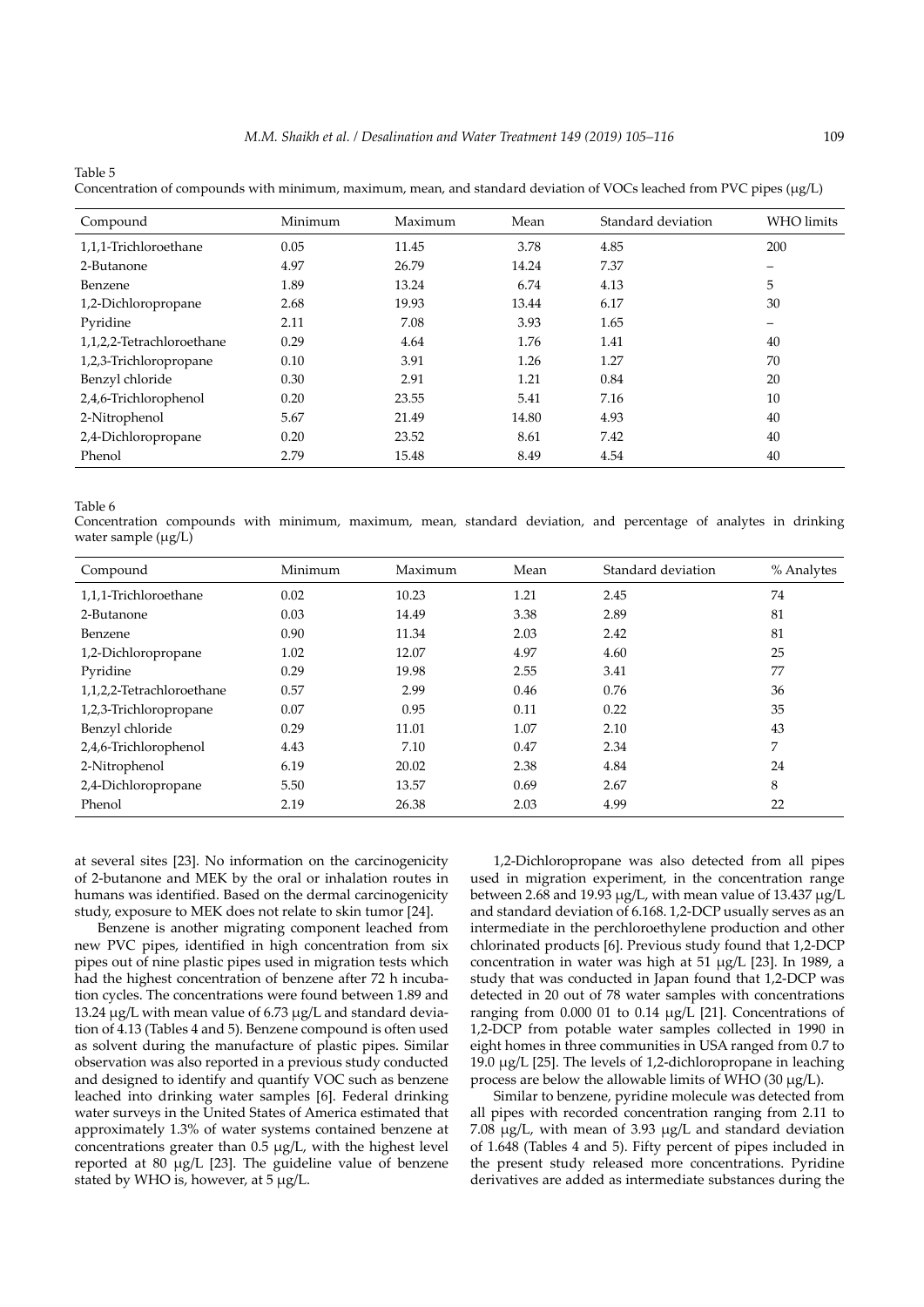manufacturing of active gradients in the synthesis process of plastic pipes to strengthen the composites. Previous study on the leaching of organic compounds from plastic piping indicated that pyridine was found to be released from polymeric plastic pipes [26]. Although there are many concerns about its detrimental health effects including liver damage, neurological disorders, renal disease, and irritation, there is no guideline value stated by any regulating agency for pyridine.

1,1,2,2-Tetrachloroethane is another contaminant leached from new PVC pipes used for migration experiments and the concentration ranged between  $0.29$  and  $4.64 \mu g/L$ , with an average value of 1.762 µg/L and standard deviation of 1.407 (Tables 4 and 5). 1,1,2,2-Tetrachloroethane is among the possible carcinogenic agents for human EPA 2008. The concentration of this compound is below the maximum contamination limits stated by WHO (40 µg/L). Exposure to 1,1,2,2-tetrachloroethane in drinking water at level above 0.4 µg/L for several years could lead to damage to some of liver cells [27]. However, there are no reports of this chemical causing cancer.

The component 1,2,3-TCP was detected leached from all PVC pipes used in migration tests. The concentration ranged between 0.10 and 3.91  $\mu$ g/L, with mean value of 1.26  $\mu$ g/L and standard deviation of 1.271 (Tables 4 and 5). 1,2,3-TCP is a regulated chemical with an established State Maximum Contaminant Level (MCL) in drinking water of 5 µg/L. The maximum allowable limits of 1,2,3-TCP is 70 µg/L stated by WHO. Common source of TCP in water is discharges of solvent.

Benzyl chloride contaminants leached from all PVC pipes used in migration experiments, in the concentration value between 0.30 and 2.91  $\mu$ g/L, with mean value of 1.21  $\mu$ g/L and standard deviation of 0.838. Benzyl chloride monomers undergo chemical process to form larger molecules and are used in the manufacturing of numerous products including plastic pipes. The concentration of this compound is under the allowable maximum contamination level of WHO (20 µg/L) [7].

2,4,6-Trichlorophenol was detected leached from all PVC pipes used in migration experiments, in concentrations ranging between 0.20 and 23.55 µg/L. The mean value is 5.407 µg/L with standard deviation of 7.158 (Tables 4 and 5). The concentration of this component in pipe number 3 exceeded the concentration limits considerably may be due to manufacturing problem. Phenolic compounds are usually by-products used as additives and as antioxidants in the manufacturing of plastic materials. The allowable limit of this contaminants regulated in 1987 by EPA in drinking water is 10  $\mu$ g/L. Chlorophenols are observed in drinking water supply from the phenol chlorination during disinfection process as biocides and as by-products from the reaction of hypochlorite with phenolic acids or as degradation products of phenoxy herbicides. Chlorophenols were found in Finnish tap water at a level of one order of magnitude higher than study done in Germany [28].

2-Nitrophenols were recorded in 72 h migration periods conducted in laboratory experiment, in concentrations ranging between 5.67 and 21.49 µg/L, with mean value of 14.80 µg/L and standard deviation of 4.929 (Tables 4 and 5). All the leaching values are under the guideline value stated by EPA (40 µg/L). There is considerably concern about the adverse health effects of these chemicals on wildlife and human [29]. 2,4-DCP was also recorded in all PVC pipes used in migration experiments conducted in laboratory. The migration concentrations leached from plastic pipes were between 0.20 and 23.52 µg/L with mean concentration value of 8.606 µg/L and standard deviation of 7.417. Similar to chlorophenols, 1,2-dichlorophenols were found in drinking water due to the phenol chlorination during disinfection process as biocides and as by-products from the reaction of hypochlorite with phenolic acids or as degradation products of phenoxy herbicides. Chlorination increased the concentration of 2,4-DCP at 0.07 µg/L. No health-based guideline value has been derived because of the limitation of database for the toxicity of 2,4-DCP.

Phenol is another organic contaminant detected from migration tests leached from PVC pipes, in concentrations ranging between 2.79 and 15.84 µg/L, with mean value of 8.488 µg/L and standard deviation of 4.541 (Tables 4 and 5). In 2010, a study conducted in Europe has identified two antioxidant degradation products detected in the migration experiments with PEX pipes A and B using the solid phase micro extraction [30].

## *3.2. VOCs in tap water samples*

Fifty-eight tap water samples used for drinking and potable purposes were randomly collected from buildings and villas at different ages from Medina city. Thirteen targeted VOCs were analyzed in tap water samples. 1,1,1-Trichloroethane was detected in 74% of tap water samples between the range of 0.02–10.23 µg/L with average of 1.2 µg/L and standard deviation of 2.45 (Table 6). The levels of this contaminant were generally low as allowable limit of WHO (40 µg/L) and no concern for chronic effects and potential risk to health. This compound is chlorinated hydrocarbon characterized with their high chemical stability [31].

2-Butanone and benzene contaminants were recorded in 81% of water samples out of 58, in the concentration range between 0.26 and 14.49 µg/L and 0.90 and 11.34 µg/L, respectively. The average means of 2-butanone and benzene are 3.78 and 2.02 µg/L with standard deviations of 2.89 and 2.41, respectively. The concentration of 2-butanone was under the allowable limit of WHO (10 µg/L) but the level of benzene among them is about 14% exceeding the maximum contamination level of WHO (5 µg/L). The other contaminants 1,2-dichloropropane recorded 60% of tap water samples in concentration range from 1.02 to 12.07 µg/L, with an average of 4.97 µg/L; the levels of 1,2-dichloropropane in all samples were below the EPA allowable limits  $(40 \mu g/L)$ .

Similarly, pyridine was identified in 77.5% of samples with concentrations from 1.13 to 19.98 µg/L, with average of 2.54 µg/L and standard deviations of 3.41. The allowable limits in drinking water were not stated by WHO or other organizations, although it is believed to damage liver and there is other health concern for humans including neurological and renal effects, also irritation of the skin and eye. It is not certain whether these contaminants can cause cancer and birth defects [32,7].

Other contaminants 1,1,2,2-tetrachloroethane and 1,2,3- TCP were quantified in 36% and 35% of tap water samples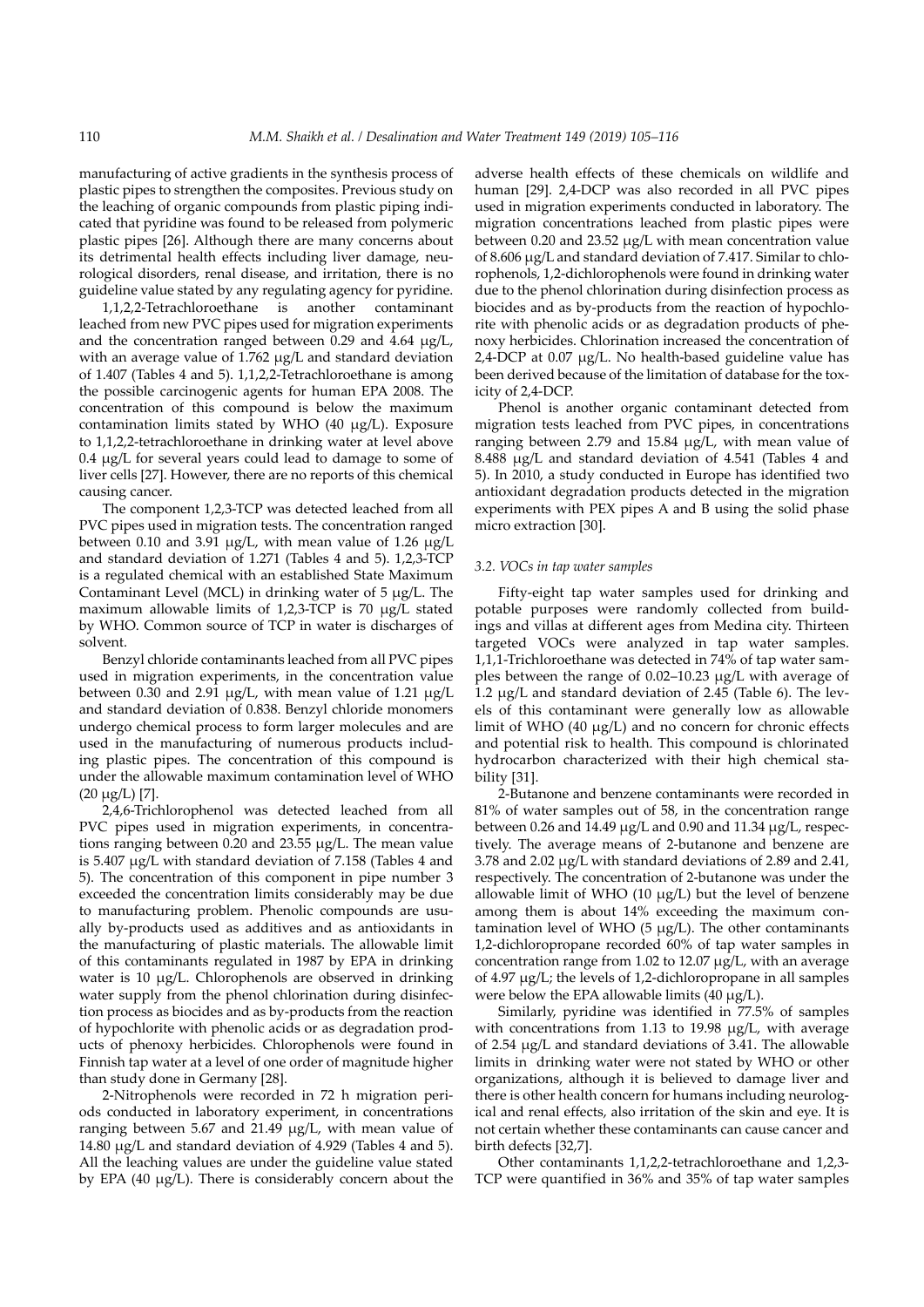out of 58 and recorded concentrations from 0.57 to 2.99 µg/L and 0.07 to 0.95 µg/L with average values of 0.46 and 0.11 µg/L and standard deviations of 0.76 and 0.22 (Table 6). The concentrations of both contaminants are within the permissible limits stated by WHO (40 and 70 µg/L). Both contaminants are among the possible carcinogen agents for human beings. The results published demonstrated the plastic pipe leakage of organic compounds to drinking water [33].

Benzyl chloride detected in 43% out of 58 tap water samples collected which is used for drinking purpose. The recorded concentration varied from 0.29 to 11.01 µg/L, with an average of 1.07 µg/L and standard deviation of 2.10 (Table 6). All the values of this contaminant are lower than the allowable limit of WHO (20 µg/L). EPA classified this compound as Group 2B; this is probably a human carcinogen agent when found in water at levels above the MCL (20 µg/L).

Phenols and 2-nitrophenols were recorded in 22.41% and 24.13% of tap water samples out of 58 samples. The concentration varied between 2.18 and 26.38 µg/L and 6.19 and

20.02 µg/L, with averages of 2.03 and 2.38 µg/L and standard deviations of 4.99 and 4.84, respectively. The concentrations of these compounds were less than the guideline values recommended by the WHO (40 µg/L). Both compounds have significant health risks due to high carcinogenicity and listed as priority pollutants due to toxicity [19].

Other phenolic contaminants 2,4-DCP and 2,4,6-trichlorophenol were recorded in 8% and 7% of tap water samples out of 58, collected from Madinah Al-Munawwarah city. The recorded concentration values varied from 5.5 to 13.57 µg/L and 4.43 to 7.1 µg/L, with averages of 0.68 and 0.47 µg/L and standard deviations of 2.67 and 2.32 (Table 6). Both contaminants were under the maximum allowable limits stated by WHO (40 µg/L). These compounds have significant health risks due to toxicity [34,26]. The same analytical methods of the present study were previously shown to be capable of detecting phenolic compounds by others [21,28].

Figs. 1–3 show the chromatograms of VOCs and phenols leached from PVC pipes during incubation periods of time and VOCs detected in tap water samples. Figs. 4 and 5



Fig. 1. Chromatogram graph shows the separation resolution of the migrated volatile organic compounds (µg/L) from tap water samples after 72 h of incubation period. (1) 1,1,1-Trichloroethane, (2) 2-butanone, (3) pyridine, (4) 1,1,2,2-tetrachloroethane, and (5) 1,2,3-trichloropropane.



Fig. 2. Chromatogram graph shows the separation resolution of the migrated volatile organic compounds (µg/L) from PVC after 72 h of incubation period. (1) 1,1,1-Trichloroethane, (2) 2-butanone, (3) pyridine, (4) 1,1,2,2-tetrachloroethane, and (5) 1,2,3-trichloropropane.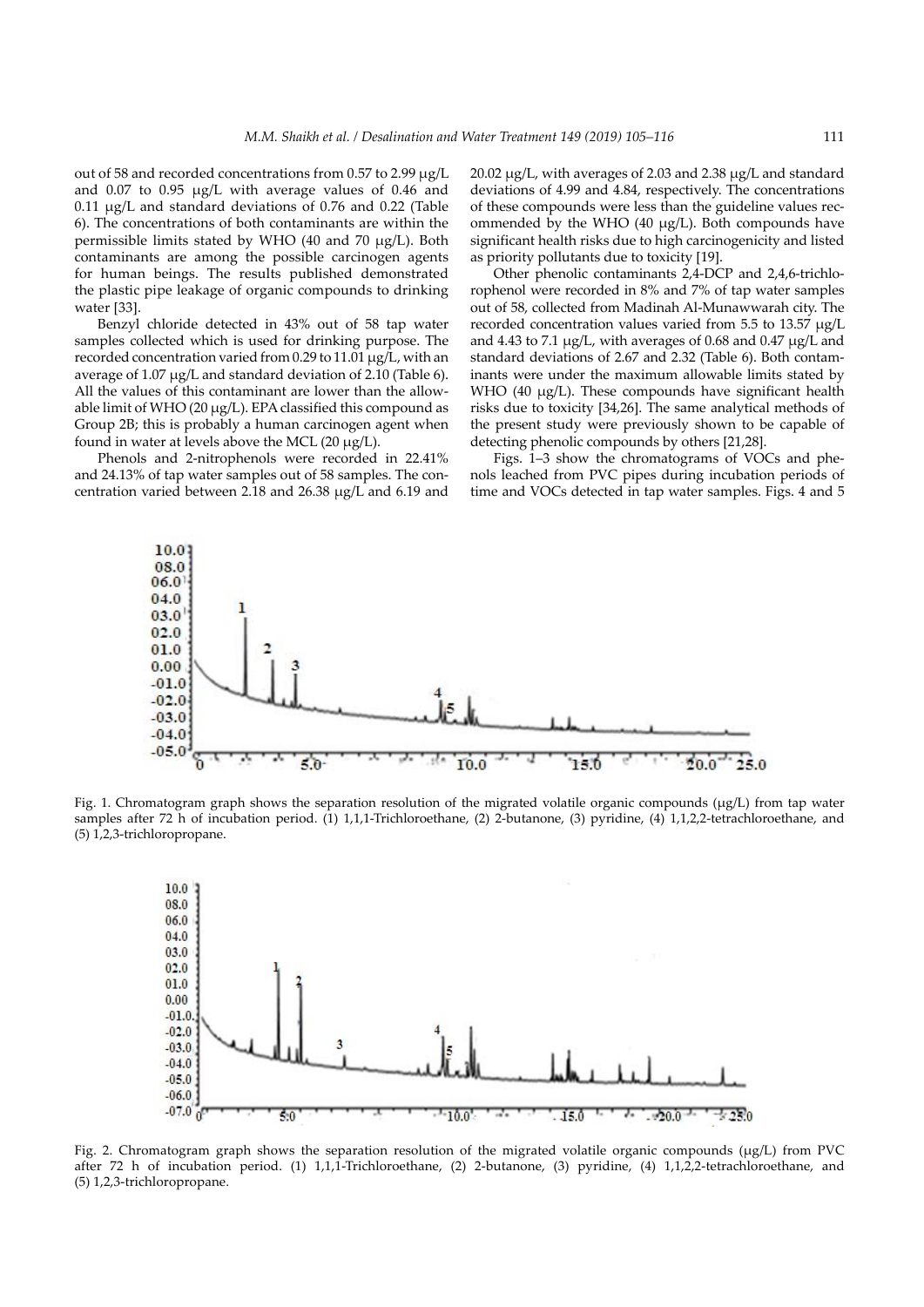

Fig. 3. Chromatogram graph shows the separation resolution of the migrated phenolic compounds (µg/L) leached from PVC after 72 h of incubation period. (1) 2,4,6-Trichloro phenol, (2) 2-nitrophenol, (3) 2,4-dichlorophenol, and (4) phenol.



Fig. 4. Bar graph shows the total concentration of organic compounds desorbed from plastic pipes in three incubation periods. (1) 1,1,1-Trichioroethane, (2) 2-butanone, (3) 1,2-dichloropropane, (4) benzene, (5) pyridine, (6) 1,1,2,2-tetrachloroethane, (7) 1,2,3-trichloropropane, (8) 2,4-dichlorophenol, (9) benzyl chloride, (10) 2,4,6-trichlorophenol, (11) 2-nitrophenol, and (12) phenol.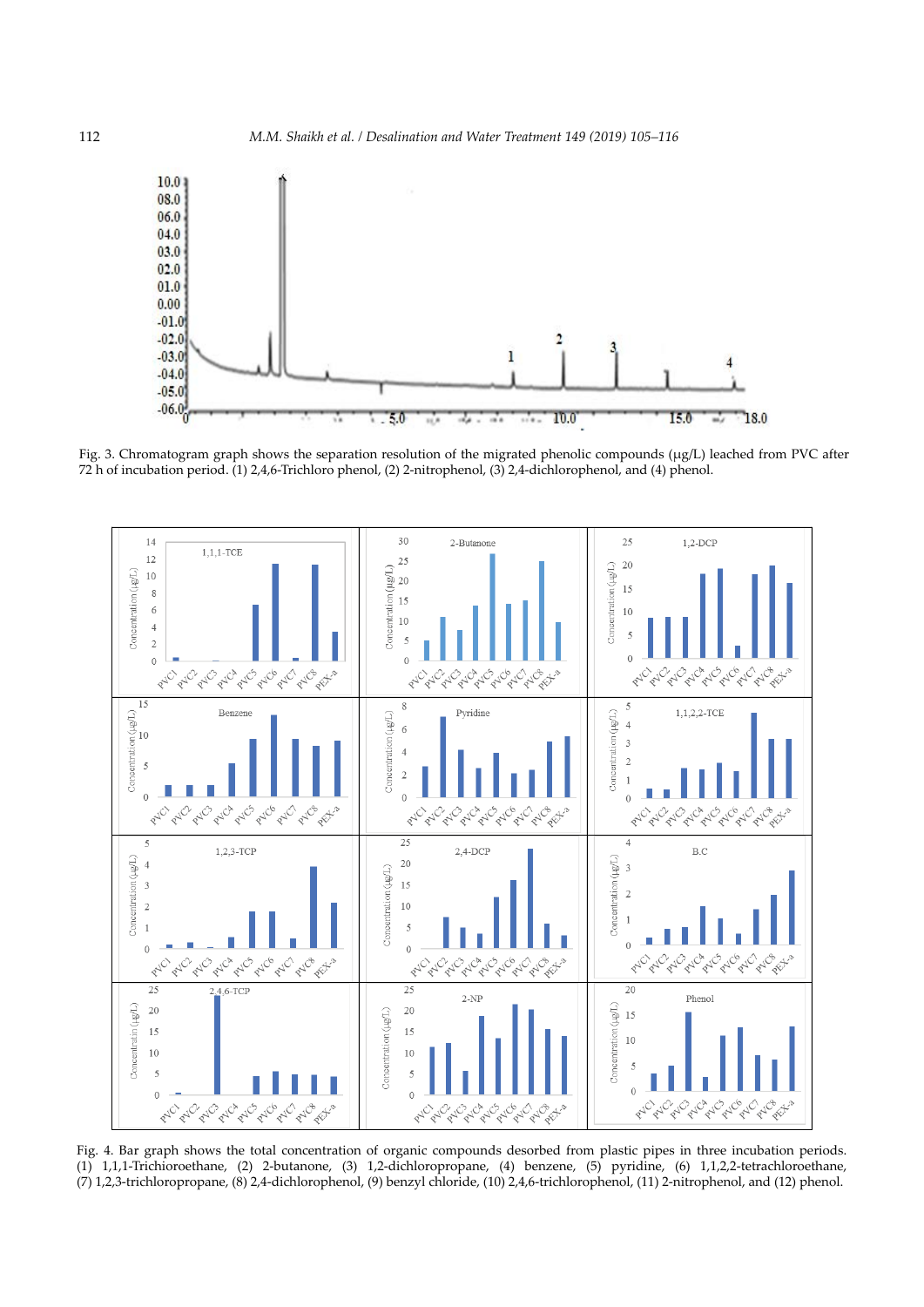

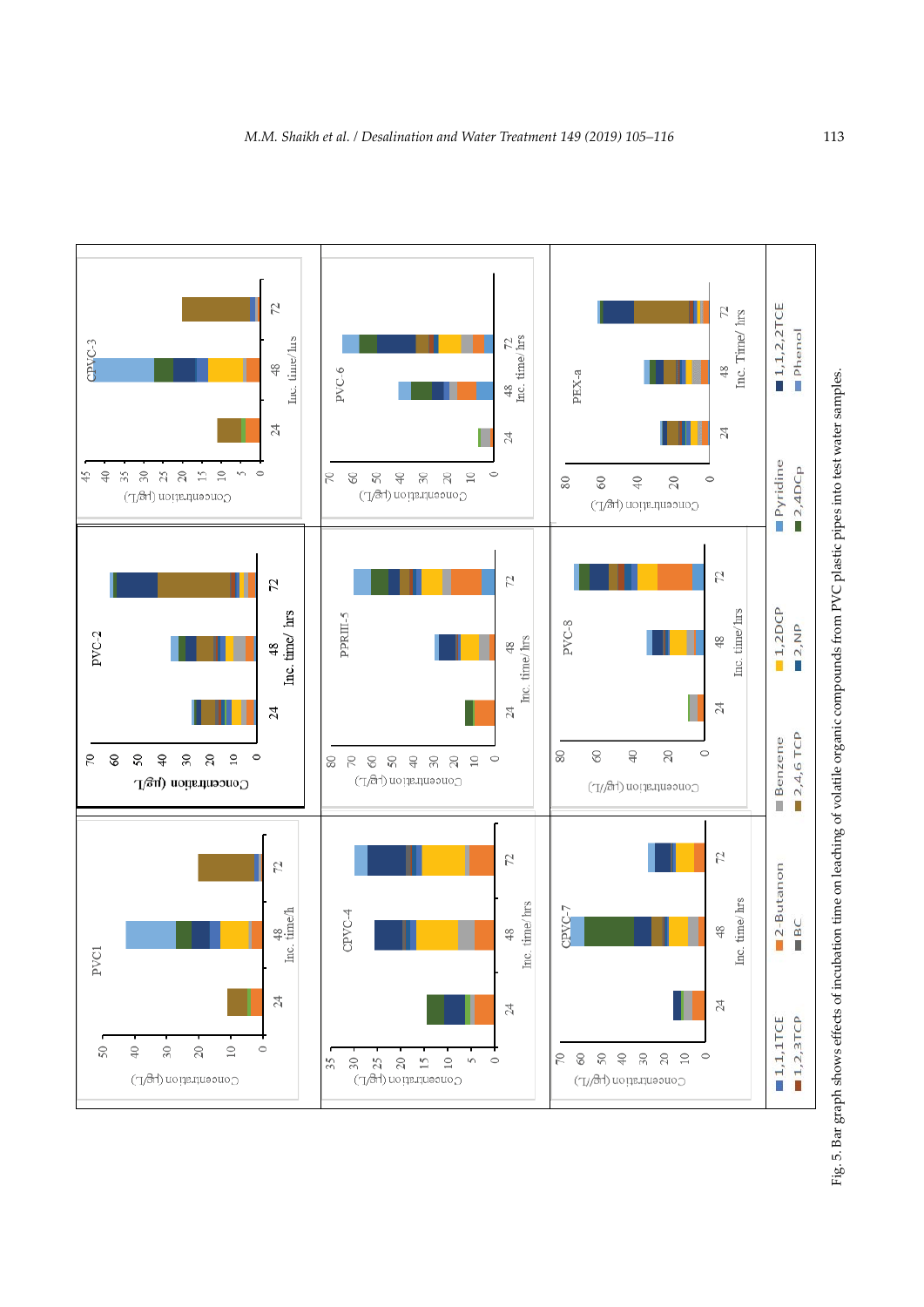| Table 7           |                                                        | Pearson correlation matrix (n) for VOCs and phenols leached from PVC pipes for 24, 48, and 72 h |                                          |                      |                                                                 |                                |                    |                     |                    |                |            |                |
|-------------------|--------------------------------------------------------|-------------------------------------------------------------------------------------------------|------------------------------------------|----------------------|-----------------------------------------------------------------|--------------------------------|--------------------|---------------------|--------------------|----------------|------------|----------------|
| Compounds         | 1,1,1-TCE                                              | 2, Butanone                                                                                     | $\mathbb U$<br>Benzen                    | $1,2-DCP$            | Pyridine                                                        | 1, 1, 2, 2-TCE                 | $1,2,3-TCP$        | BC                  | 2,4,6-TCP          | 2NP            | $2,4$ -DCP | Phenol         |
| 1,1,1-TCE         |                                                        |                                                                                                 |                                          |                      |                                                                 |                                |                    |                     |                    |                |            |                |
| 2,Butanone        | 0.645                                                  |                                                                                                 |                                          |                      |                                                                 |                                |                    |                     |                    |                |            |                |
| Benzene           | 0.724                                                  | 0.555                                                                                           |                                          |                      |                                                                 |                                |                    |                     |                    |                |            |                |
| $1,2$ -DCP        | $-0.009$                                               | $0.601\,$                                                                                       | 0.171                                    |                      |                                                                 |                                |                    |                     |                    |                |            |                |
| Pyridine          | $-0.092$                                               | 0.019                                                                                           | $-0.371$                                 | 0.081                |                                                                 |                                |                    |                     |                    |                |            |                |
| 1, 1, 2, 2-TCE    | 0.687                                                  | 0.564                                                                                           | 0.584                                    | 0.521                | 0.118                                                           |                                |                    |                     |                    |                |            |                |
| $1,2,3$ -TCP      | 0.849                                                  | 0.679                                                                                           | 0.606                                    | 0.395                | 0.173                                                           | 0.944                          |                    |                     |                    |                |            |                |
| BC                | 0.124                                                  | 0.239                                                                                           | 0.348                                    | 0.684                | 0.263                                                           | 0.750                          | 0.568              |                     |                    |                |            |                |
| 2,4,6-TCP         | $-0.054$                                               | $-0.164$                                                                                        | $-0.163$                                 | $-0.213$             | 0.004                                                           | $-0.204$                       | $-0.134$           | $-0.117$            |                    |                |            |                |
| 2NP               | 0.388                                                  | 0.343                                                                                           | $0.747\,$                                | 0.146                | $-0.497$                                                        | 0.380                          | 0.277              | $0.180\,$           | $-0.558$           | $\overline{a}$ |            |                |
| 2,4-DCP           | 0.224                                                  | 0.373                                                                                           | 0.617                                    | 0.031                | $-0.350$                                                        | $-0.019$                       | 0.003              | $-0.128$            | $0.017\,$          | 0.594          |            |                |
| Phenol            | 0.280                                                  | $-0.004$                                                                                        | 0.330                                    | $-0.263$             | 0.057                                                           | 0.021                          | 0.148              | 0.093               | 0.750              | $-0.277$       | 0.194      | $\overline{ }$ |
| Table 8           |                                                        | Pearson correlation matrix (n) for VOCs and phenols detected in tap water samples               |                                          |                      |                                                                 |                                |                    |                     |                    |                |            |                |
|                   |                                                        |                                                                                                 |                                          |                      |                                                                 |                                |                    |                     |                    |                |            |                |
| Compounds         | 1,1,1-TCE                                              | 2, Butanone                                                                                     | $\overline{\mathsf{C}}$<br><b>Benzen</b> | $1,2-DC$             | Pyridine                                                        | 1, 1, 2, 2-TCE                 | $1,2,3-TCP$        | BC                  | 2,4,6-TCP          | 2NP            | $2,4$ -DCP | Phenol         |
| 1,1,1-TCE         |                                                        |                                                                                                 |                                          |                      |                                                                 |                                |                    |                     |                    |                |            |                |
| 2,Butanone        | 0.449                                                  |                                                                                                 |                                          |                      |                                                                 |                                |                    |                     |                    |                |            |                |
| Benzene           | $0.401\,$                                              |                                                                                                 |                                          |                      |                                                                 |                                |                    |                     |                    |                |            |                |
| $1,2\hbox{-DCP}$  |                                                        |                                                                                                 | 0.168                                    |                      |                                                                 |                                |                    |                     |                    |                |            |                |
| Pyridine          | $\begin{array}{c} 0.112 \\ 0.013 \\ 0.231 \end{array}$ | $\begin{array}{c} 0.118 \\ 0.461 \\ 0.153 \\ 0.148 \\ 0.280 \\ 0.172 \end{array}$               | 0.409                                    | $\!0.081$            |                                                                 |                                |                    |                     |                    |                |            |                |
| $1, 1, 2, 2$ -TCE |                                                        |                                                                                                 | 0.243                                    | 0.162                |                                                                 |                                |                    |                     |                    |                |            |                |
| $1,2,3$ TCP       | 0.317                                                  |                                                                                                 | 0.384                                    | 0.137                | $\begin{array}{c} 0.284 \\ 0.378 \\ 0.328 \\ 0.294 \end{array}$ |                                |                    |                     |                    |                |            |                |
| BC                | 0.362                                                  |                                                                                                 | 0.325                                    | 0.153                |                                                                 | <b>0.944</b><br>0.517<br>0.163 | $0.691$<br>$0.219$ |                     |                    |                |            |                |
| 2,4,6-TCP         | 0.290                                                  | 0.410                                                                                           | 0.322                                    | 0.443                |                                                                 |                                |                    | 0.192               |                    |                |            |                |
| $2\mathrm{NP}$    | $-0.045$                                               | $-0.213$<br>$-0.181$                                                                            | 0.095                                    | $-0.014$             | 0.135                                                           | $0.018$<br>$0.024$<br>$0.222$  | 0.248              | $0.203$<br>$-0.025$ | 0.137              |                |            |                |
| 2,4-DCP           | 0.070<br>0.156                                         |                                                                                                 | 0.032                                    | $-0.018$<br>$-0.072$ | $-0.058$                                                        |                                | 0.194              |                     | $0.156$<br>$0.506$ | 0.405          |            |                |
| Phenol            |                                                        | $-0.010$                                                                                        | 0.193                                    |                      | 0.057                                                           |                                | 0.438              | 0.136               |                    | 0.429          | 0.217      |                |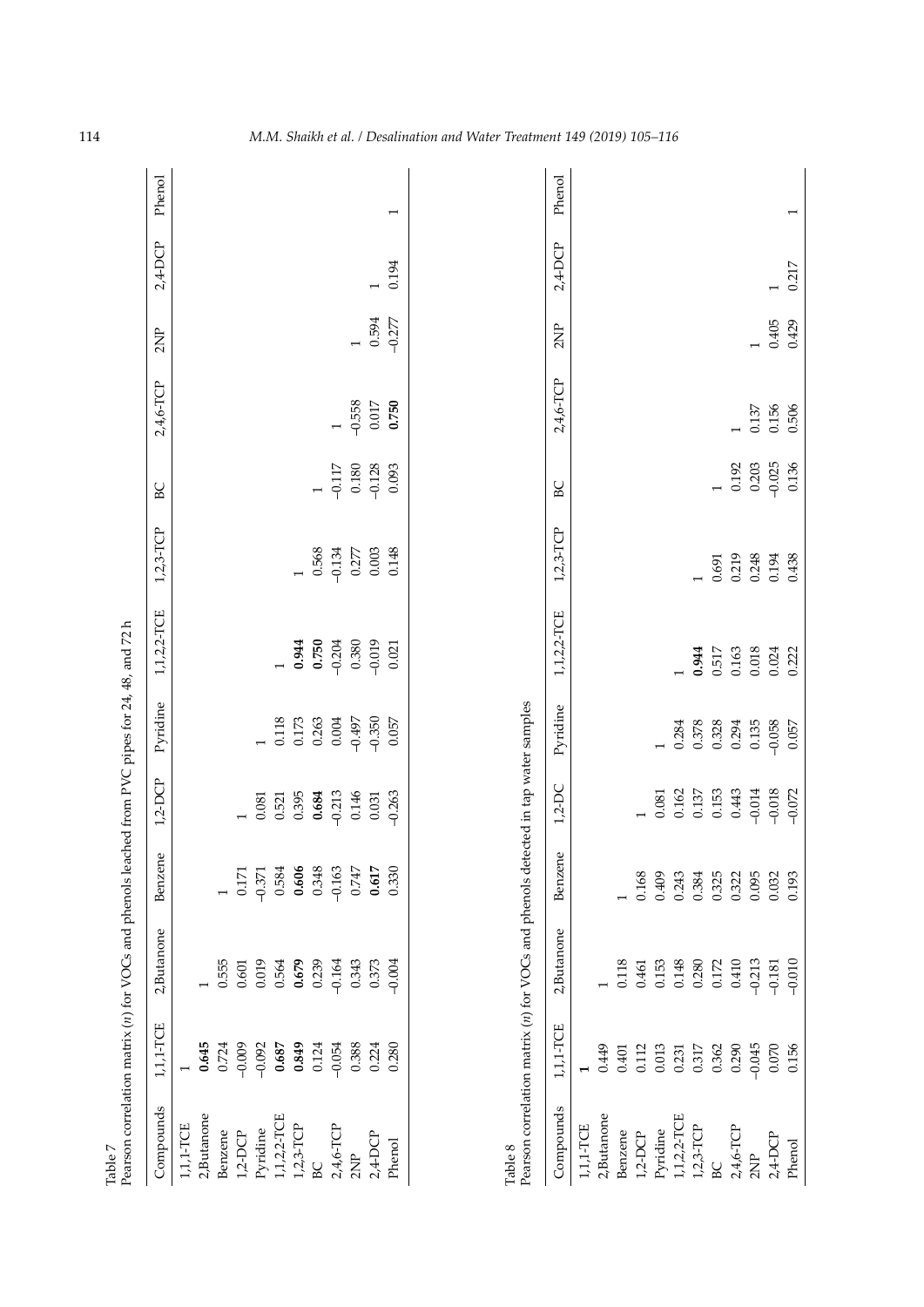describe the bar graph of total VOCs and phenols in three successive incubation periods of time.

The values of Pearson correlation matrix in Tables 7 and 8 show strong correlations between the concentrations of most of the analyzed components. This implies that migrated contaminants originated from the same source. It is worth to note that the concentration of leachable volatile and phenolic compounds increases with extended incubation time. Although the levels of the VOCs and phenols monitored in the controlled migration study and in some of the real samples are below the allowable limit, their accumulation over lengthy consumption of contaminated water escalates the risk on human health.

In previous studies that were conducted in Malaysia for water quality, they found many organic and trace metals originated from the biofilm deposited in water supply network and caused changes in the test and odor of drinking water [34–37]. They collected river water used for drinking purpose and analyzed in the field and laboratory tests for identification and source of contamination. Most of water were contaminated in trace levels, and some of the samples showed that the contamination levels were above the limits of environmental protection and human health concern.

### **4. Conclusion**

This work describes a study of the migration of 12 volatile organic components from nine different brands of PVC used as adhesive and antioxidants in the manufacture of plastic pipes as sanitary pipes into tap water. The compounds identified by GC-FID analysis include benzene, 1,1,1-trichloroethane, 2-butanone, pyridine, 1,2-dichloropropane, 1,1,2,2-tetrachloroethane, 1,2,3-TCP, phenol, benzyl chloride, 2-nitrophenol, 2,4-DCP, and 2,4,6-trichlorophenols. The substantial variation in the concentrations of the pollutants was due to the difference in the migrating rate of these compounds from each polymeric type. It is possible to classify the migration as strong, moderate, and weak based on the amount of the leached compounds. The levels of these organic contaminants have been demonstrated to increase over stagnant periods of time although most of the values obtained in this research are below the MCL produced by EPA. There is clear association (correlation) between analytes found in migration test and that obtained in tap water samples collected from residential buildings (villas and apartments) from Medina city. These preliminary findings provide indication pertaining to water contamination due to leaching from plastic piping and plumbing materials in residential water network in selected study areas located in Medina Al-Munawwarah. This may raise awareness to work on a strategy involving change of the manufacturing process using less organic additives to improve the quality of polymeric pipes when in contact with drinking water. However, this aspect needs further detailed investigation and analysis because this issue is perilous in relation to public health.

## **Acknowledgments**

We would like to thank Taibah University for providing facilities to conduct this study. Marlia M. Hanafiah was financially supported by the grant DIP-2017-006 from UKM.

#### **References**

- [1] N. Pajaro-Castro, K. Caballero-Gallardo, J. Olivero-Verbel, Identification of volatile organic compounds (VOCs) in plastic products using gas chromatography and mass spectrometry (GC/MS), Revista Ambiente e Agua – Interdiscip. J. Appl. Sci., 4 (2014) 57–65.
- [2] W. Buchberger, M. Stiftinger, Analysis of polymer additives and impurities by liquid chromatography/mass spectrometry and capillary electrophorese/mass spectrometry, Adv. Polym. Sci., 248 (2012) 39–67.
- M. Buchili-Witschel, S. Kotzsch, S. Darr, R. Widler, T. Egli, A new method to assess the influence of migration from polymeric materials on the biostability of drinking water, Water Res., 46 (2012) 4246–4260.
- I. Cicucanu, M. Kaykhaii, L. Montero, J. Pawliszyn, J. Szubra, Continuous monitoring of thermooxidative degradation products of polystyrene by membrane extraction with sorbent interface and gas chromatography, J. Chromatogr. Sci., 40 (2002) 350–354.
- [5] S. Burn, P. Davis, T. Schiller, B. Tiganis, G. Tjandraatmadja, M. Cardy, S. Gould, P. Sadler, A.J. Whittle, Long-term performance prediction for PVC pipes, O: AWWA RF, Denver, 2005.
- [6] I. Skjevrak, A. Due, K.O. Gjerstad, H. Herikstad, Volatile organic compounds migrating from plastic pipes (HDPE, PEX and PVC) into drinking water, Water Res., 37 (2003) 1912–1920.
- [7] D. Brocca, E. Arvin, H. Mosbaek, Identification of organic compounds migrating from polyethylene into drinking water, Water Res., 36 (2002) 3675–3680.
- [8] C.W. Lee, Y.T. Dai, C.H. Chine, D.J. Hsu, Characteristics and health impacts of volatile organic compounds in photocopy centers, Environ. Res., 100 (2006) 139–149.
- J. Pospisil, J. Pilar, N.C. Billingham, A. Marek, Z. Horak, S. Nespurek, Factors affecting accelerated testing of polymer photo stability, Polym. Degrad. Stab., 91 (2006) 417–422.
- [10] M.C. Garrigos, M.L. Marin, A. Canto, A. Sanchez, Determination of mass spectrometry, J. Chromatogr. Sci., 1061 (2004) 211–216.
- [11] P. Kusch, G. Knupp, Identification of volatile organic compounds release from extended polystyrene, J. Polym. Environ., 12 (2002) 83–87.
- [12] T. Yorifuji, M. Noguchi, T. Tsuda, E. Suzuki, S. Takao, S. Kashima, Y. Yanagisawa, Does open air exposure to volatile organic compounds near a plastic recycling factory cause health effects?, J. Occup. Health, 54 (2012) 79–87.
- [13] USEPA, Methodology for deriving ambient water quality criteria for protection of human health EPA-822-B-00-04, Office of Water, Washington D.C., 2000.
- [14] J. Rufeff, J.P. Teixeira, L.S. Santos, J.F. Gaspar, Genetic effects and bio-toxicity monitoring of occupational styrene exposure, Clin. Chem. Acta, 399 (2009) 8–23.
- [15] M.S. Muhammad, O.A. Awadh, M.H. Marlia, A.A. Muhammad, F. Ahad, A. Eman, Leachable volatile organic compounds from polyethylene plumping plastic pipes: a case study of Medina Al Munawarah, Saudi Arabia, Acta Chem. Malaysia, 1 (2017) 1–3.
- [16] Department of Environment, Malaysia: Environmental Quality Act report, Ministry of Science, Technology and the Environment, Putrajaya, Malaysia, 2012.
- [17] M.S. Perez-Coello, M.A. Conzalez-Vifias, E. Garcia-Romero, M.C. Diaz-Maroto, M.D. Cabizuda, Influence of storage temperature on the volatile compounds of young white wines, Food Control, 14 (2003) 301–306.
- [18] N. Loscos, P. Hamendez-Orte, J. Cacho, V. Ferreira, Evolution of the aroma composition of wines supplemented with grape flavor precursors from different varietals during accelerated wine ageing, Food Chem., 120 (2010) 205–216.